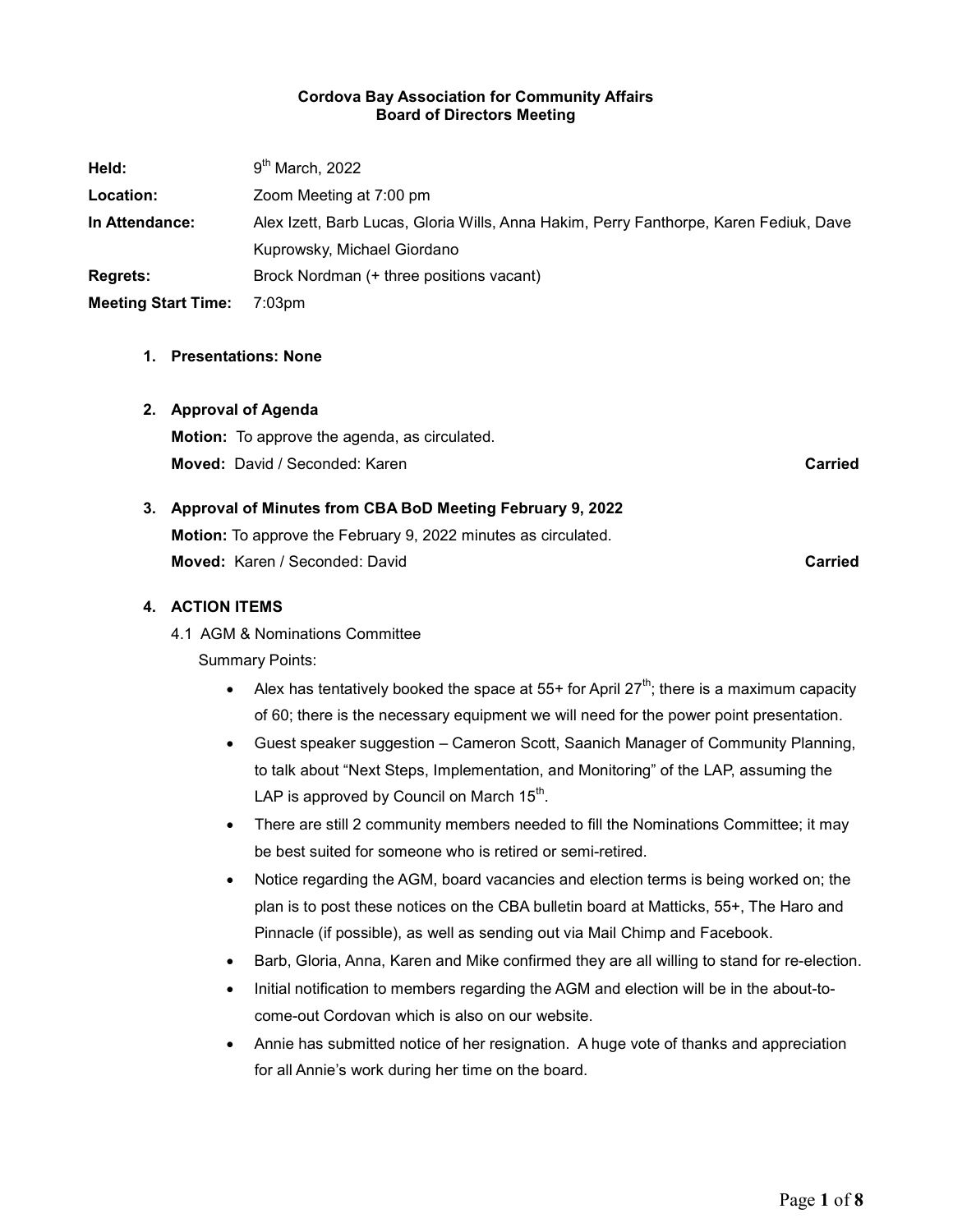#### Decision / Action:

- Board members are to prepare their reports for the AGM and send to Alex Planning, Membership, Finance, Transportation Committee, Nominations, and possibly an LAP report.
- Brock & David to prepare for election voting on the night.
- Barb to send Brock and Dave contact info for specific community members for possible inclusion in the Nominations Committee.
- Barb will purchase a gift certificate for retiring board member from a local business, as we have done in the past.

#### 4.2 Cordova Bay LAP Update

Summary Points:

- The Public Hearing date for the LAP has been set for Tuesday March 15<sup>th</sup>.
- Notices alerting members of this date have been sent out, and Alex has sent an "encourage you to voice your opinion" email to the LAP Advisory Committee members, 55+ members, and SCAN.
- Board members are also encouraged to submit their view.
- Saanich placed an official notice of this date in the Saanich News.

#### Decision / Action:

- $\bullet$  Barb will speak in person, on behalf of the Board, at the PH on March 15<sup>th</sup>.
- Subject to the outcome of the Public Hearing, Alex to contact Cam Scott re "guest speaker" at the AGM.
- 4.3 Review of all Action Items from February 9, 2022 board meeting
	- a) Brock / David to poll current board members to confirm who will stand for re-election. Outcome: Done.
	- b) Brock / David to get notice out to members regarding board elections, using our social media and the Cordovan.

# Outcome: Cordovan - Done. Social media – To be done.

c) Alex to tentatively book 55+ for the AGM.

#### Outcome: Done.

d) Board members to provide suggestions for an AGM guest speaker; decision to be made at the March meeting.

#### Outcome: Done.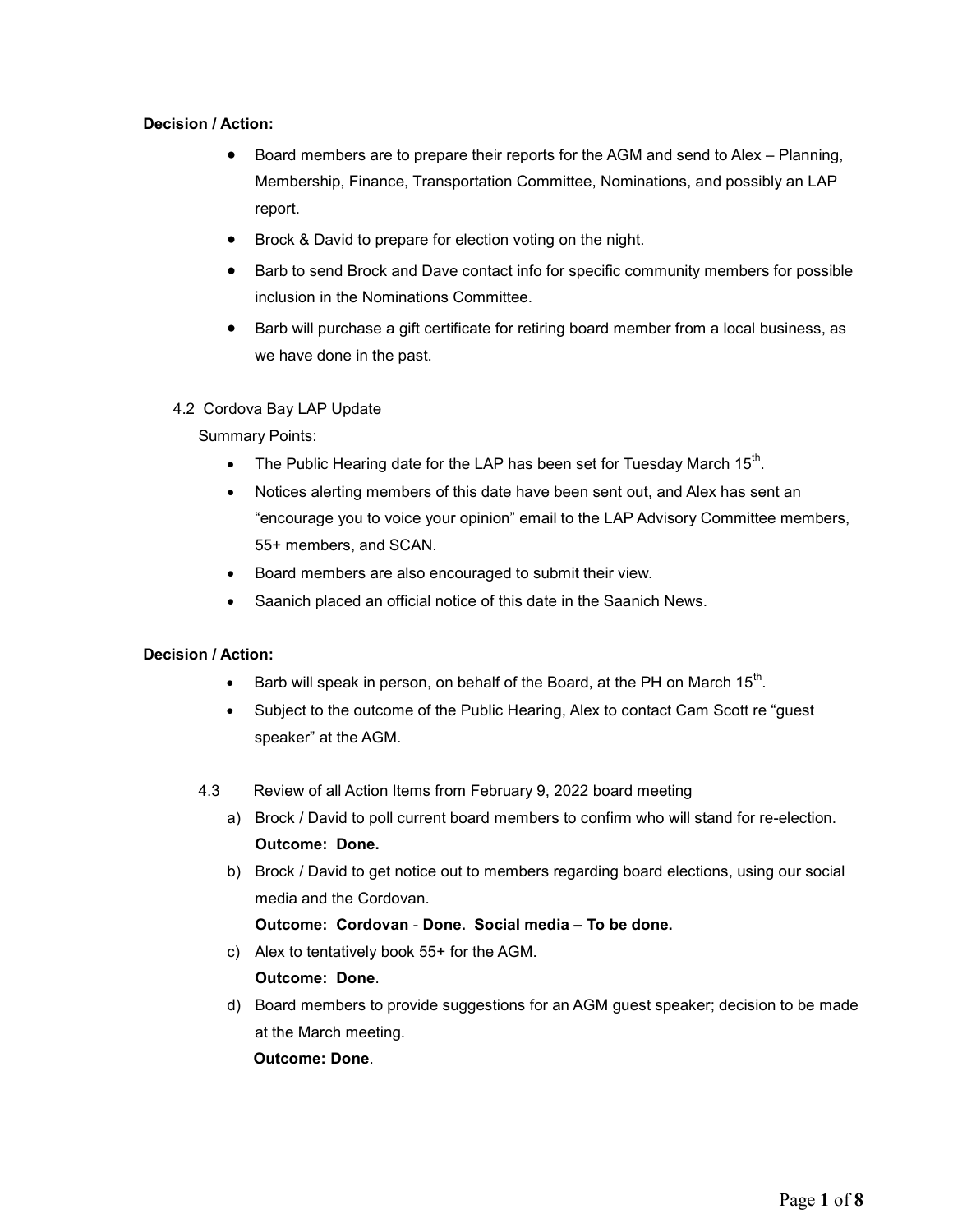- e) Once PH date for LAP is known, CBA to communicate this info to members, the AC, 55+ and encourage speaking or sending written comments. Outcome: Done.
- f) Karen and Gloria to finalize questions for Reuben regarding potential changes to CBA website / security procedures and request a quote.

#### Outcome: Being worked on.

g) Gloria to review Cordova Bay Day documents on google docs to see what information is there for the event process.

# Outcome: Done. Any documents there are very out of date and likely of little use.

h) Board members are to get their Cordovan articles to Debbie by Feb.23 $^{\text{rd}}$ .

# Outcome: Done

i) Brock to discuss with Debbie how to best carry on the photo contest in the next Cordovan issue.

# Outcome: Done. The Board agreed to providing the Gift Certificate prize for the contest.

- j) Gloria to contact the Haro owner she knows to inquire about their strata. Outcome: Done. No strata has been set up yet, so it continues to be the responsibility of the developer.
- k) Barb to ask Mike to contact the developer on 4601 Cordova Bay Road for an explanation of meeting all new requirements from Saanich. Outcome: Done.
- l) Alex to contact Pam Hartling about the possibility of Saanich providing a nomination for the Leadership Victoria Award. An extension to the submission date will also be sought. Outcome: Done.

# 4.4 Cordova Bay shoreline – Rip Rock Issue

Summary Points:

- The resident is now dealing directly with Saanich; it will be a difficult issue to get resolution on due to government jurisdiction.
- At some point Saanich will need to look into this shoreline erosion issue and related results due to climate change.
- Possible future Speaker Series topic.

# 4.5 Cordova Bay Day

- Date has been "set" at June  $25<sup>th</sup>$ , but this is still flexible.
- It is doubtful that the event will proceed unless there is someone who comes on the board at the AGM willing to take it on.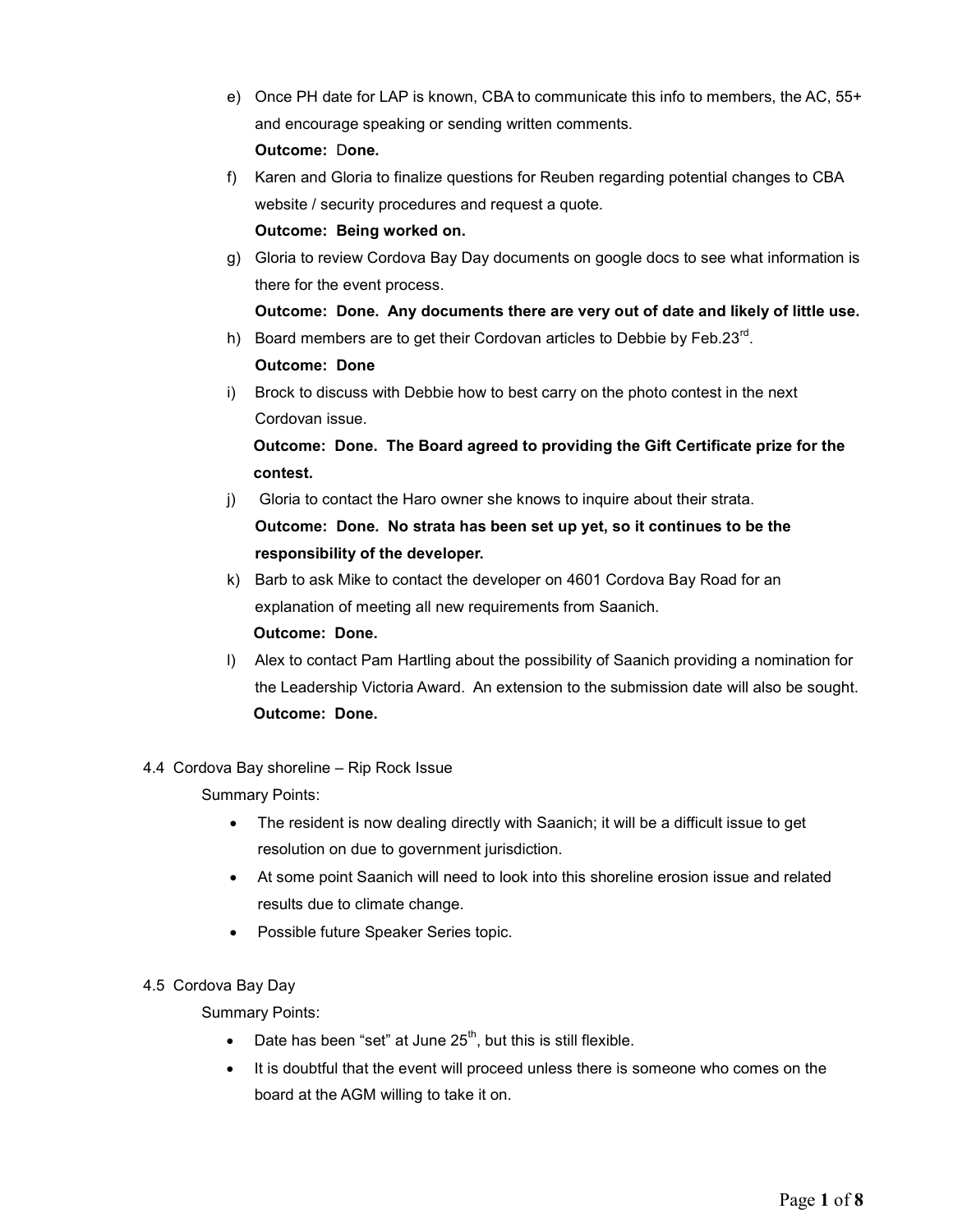- 4.6 Leadership Victoria Nomination
	- Summary Points:
		- CBA submitted a nomination under the Extending Reconciliation category for Dr. Brian Thom, with the required references provided by a CB resident and a Saanich staff member.
		- Award announcement will happen in April.
- 4.7 Community Amenity Contributions List

Summary Points:

- The "jam board" list is on google docs; this will remain in the Action Items as a reminder that we can add to that list at any time.
- 4.8 News Release and Article re CBA Scholarships

Summary Points:

 Claremont has been in contact with Karen; we are now waiting on a response / approval from Claremont on our draft article.

# 5. NEW BUSINESS

5.1 Correspondence

Summary Points:

- Various correspondence from Saanich Mayor on updates of District of Saanich initiatives; all circulated to the Board.
- Correspondence from Sayward neighbours regarding road safety issues along that section of road.
- Correspondence from a resident up on the Ridge with concerns of "near miss" aviation accidents above Cordova Bay. CBA heard from a group of Ridge residents a number of years ago on noise from low-flying aircraft; at the time CBA referred the group to Elizabeth May's office due to federal jurisdiction, which Alex has again recommended.
- Correspondence received from Saanich regarding the Doris Page Park. To be discussed under TC below.

5.2 Administration Items:

Summary Points:

 A review of the CBA annual calendar indicated the following upcoming items: regular board meetings; Saanich Operating Grant application to be submitted; the AGM.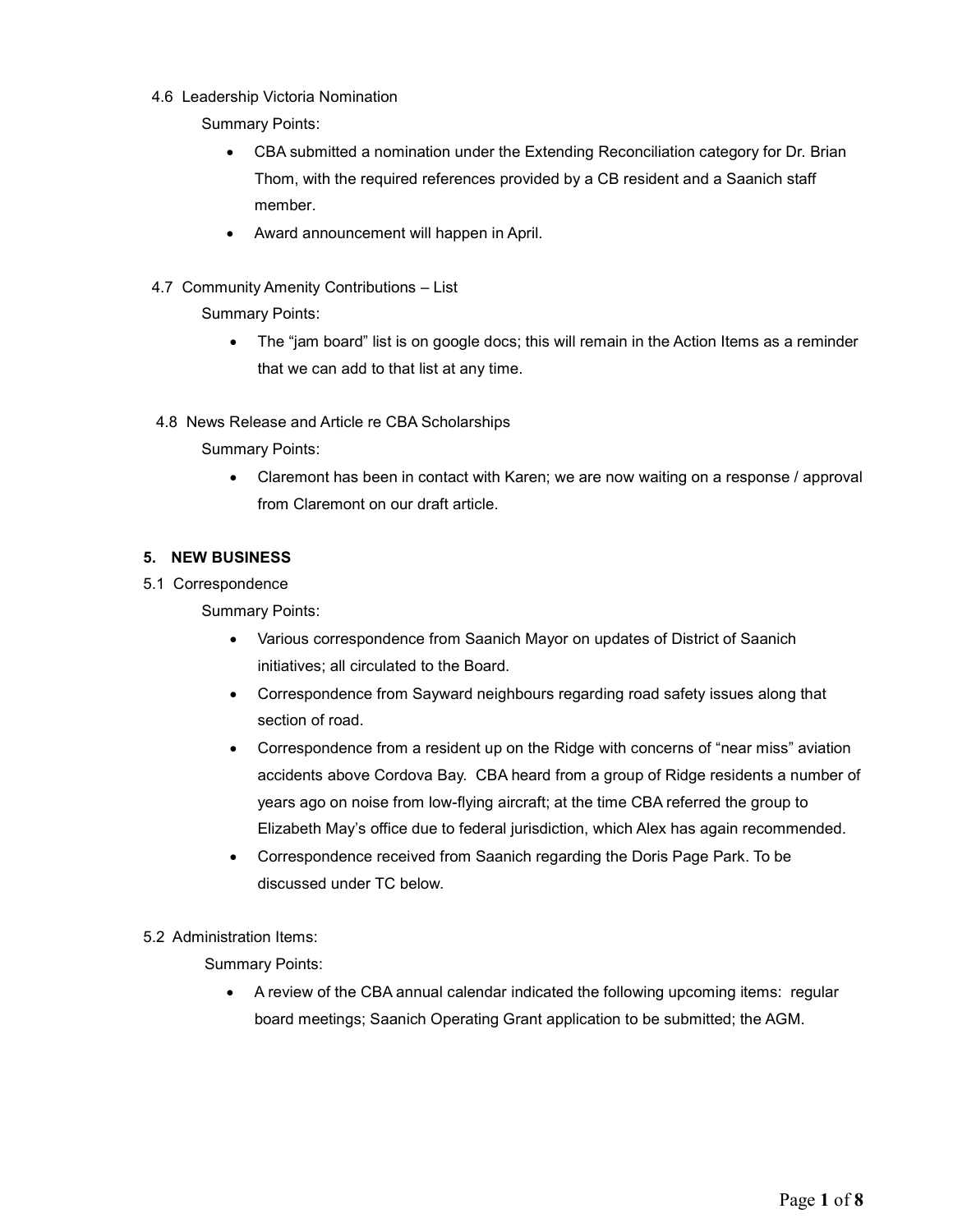#### 5.3 Treasurer's Report

Summary Points:

- Balance in the chequing account at March  $8<sup>th</sup>$  is \$8,081 after payment of \$407.40 to MBrand for website maintenance.
- The 2021 T5 from ScotiaBank reports \$194.96 of interest income on GIS's of \$21,043.
- One the review of 2021 financials has been completed by Katarina's Bookkeeping, application will be made to Saanich for the 2022 operating grant.
- ScotiaBank still has some incorrect addresses on our information; Karen continuing to correct this.
- E-transfers for membership is not working; Karen investigating.
- Suggestion of a public art project to enhance our community to make use of the funds CBA currently has on hand. This could link really well with implementing areas noted in the LAP.
- Another suggestion banners on light standards.
- Still no answer from UVic on the totem pole erected at UVic which represents Cordova Bay and the possibility of relocating it to CB.
- The question of how CBA intends to spend the funds may come up at the AGM.

Motion: That CBA pursue the implementation of public art that would reflect the history and heritage of our area and pursue possible joint funding with Saanich.

**Moved:** Gloria / Seconded: Alex **Carried** Carried Carried

# Decision / Action:

- David to follow up with UVic regarding the CB totem pole.
- Public art (in whatever form) to be moved to the agenda as an ongoing Action Item.
- 5.4 Transportation / Parks Committee (TC)

- TC is considering a sub-committee under TC for Parks.
- Sayward residents have "Slow Down" signs on their properties now. They have contacted the media and hope to get coverage. Mayor Haynes met with this group of about 30 residents last weekend for  $\sim 1 \frac{1}{2}$  hours – a major accomplishment to have him attend on location.
- Next weekend Mayor Haynes is to bring the Chief of Policer with him to meet the Sayward resident group.
- Saanich Police have indicated they have increased their surveillance on the corridor, however there is no real evidence of this.
- Saanich Police and Saanich Engineering continue to stand by the current speed limits along the corridor. It is a huge uphill battle to get any changes on this.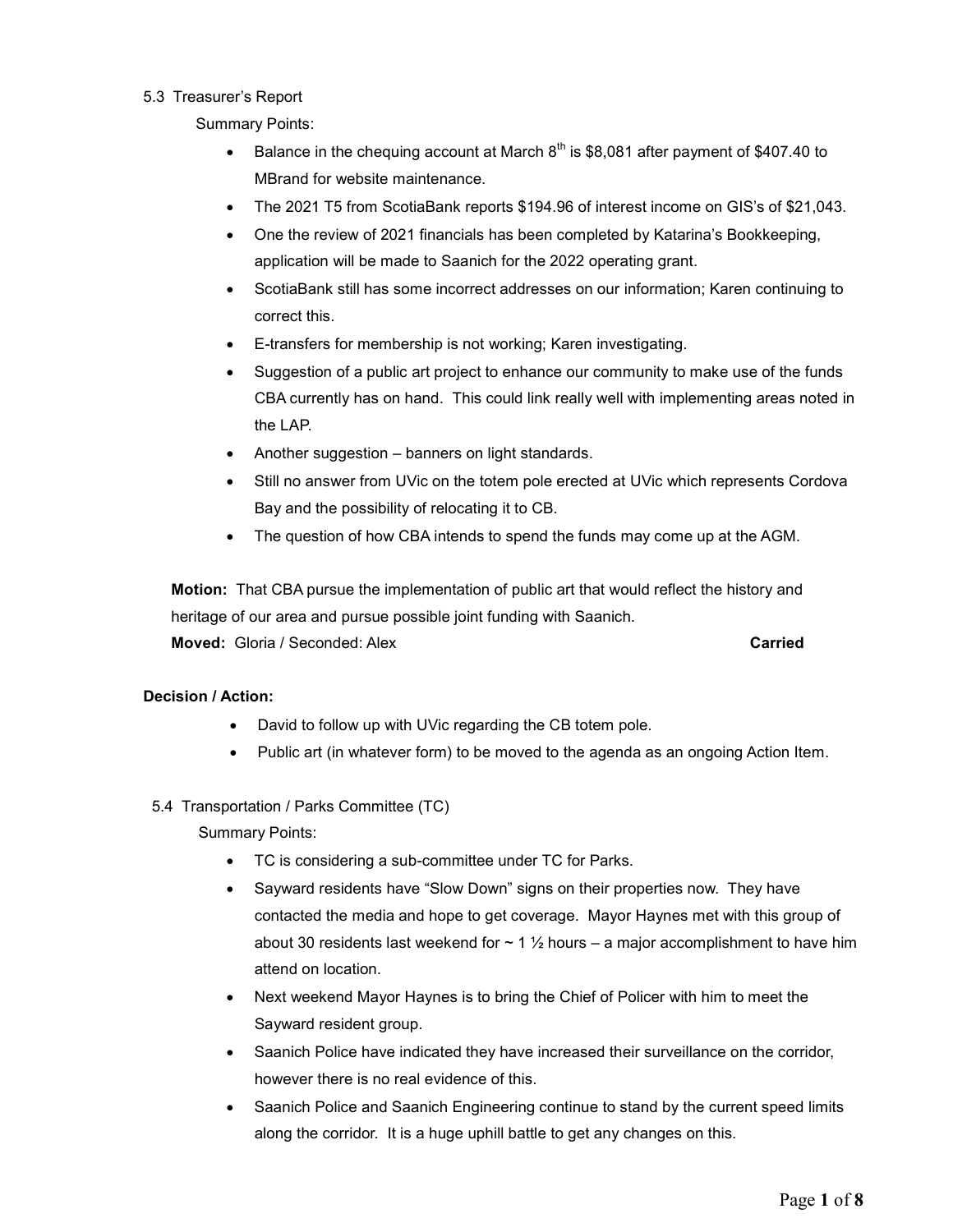- Engineering has brought forward "A Policy Framework For Road Safety In Saanich", per SCAN, and per info on Saanich website. The goal is to adopt "Vision: Zero" traffic accidents. This follows on from the "Speed Reduction Pilot Study" initiative that was not supported by MOTI.
- Concerns continue about rocks falling off dump trucks going to and from the Aragon property. Alex in communication with them.
- Correspondence has been received from a Ridge resident regarding aviation collision concerns of low-flying aircraft over Cordova Bay. CBA has recommended the resident contact Elizabeth May's office as this is a federal jurisdiction.
- Our board of volunteers are realistically not able to take on or resolve all issues for all residents, but we can look at providing support in steering someone with a concern in the right direction.
- The Minister of Transportation and Infrastructure has confirmed in writing that MOTI will NOT install a left turn lane on Sayward at Pat Bay Hwy. for traffic turning south.
- At its Feb.23<sup>rd</sup> meeting, Saanich Parks Advisory Committee endorsed the Doris Page Park initiative under the "Pulling Together" program at Saanich. CBA could assist in this initiative through communication to residents, but CBA will also need a point-person.
- For the TC to be aware of: Gloria witnessed a car accident in front of her house on Cordova Bay Road at Sutcliffe. It was a rear-ender caused by someone stopped to turn left onto Sutcliffe. This is a concern due to (i) the future volume of traffic at this intersection with the approval of the redevelopment of the community hall and (ii) Police were not called therefore Saanich will not have any record of this accident forming part of their statistics of safety on CB Road.

# Decision / Action:

- David to send the name of the person who brought the aviation issue to CBA previously to Alex for forwarding to the aviation-issue resident. It may be helpful for a group with similar concerns on this topic to connect.
- TC to work on drafting a "Common Transportation Topic" article for our website, which would include links to related ministries / organizations etc.

# 5.5 Membership Report:

Summary Points:

 Perry considering developing a new membership database and recording system; he will inform the board of our membership numbers once this is in place.

#### Decision / Action:

- Gloria to contact Reuben for a password re-set for the generic membership email.
- Karen and Perry to sort out the issue with e-transfers for payment of membership fees.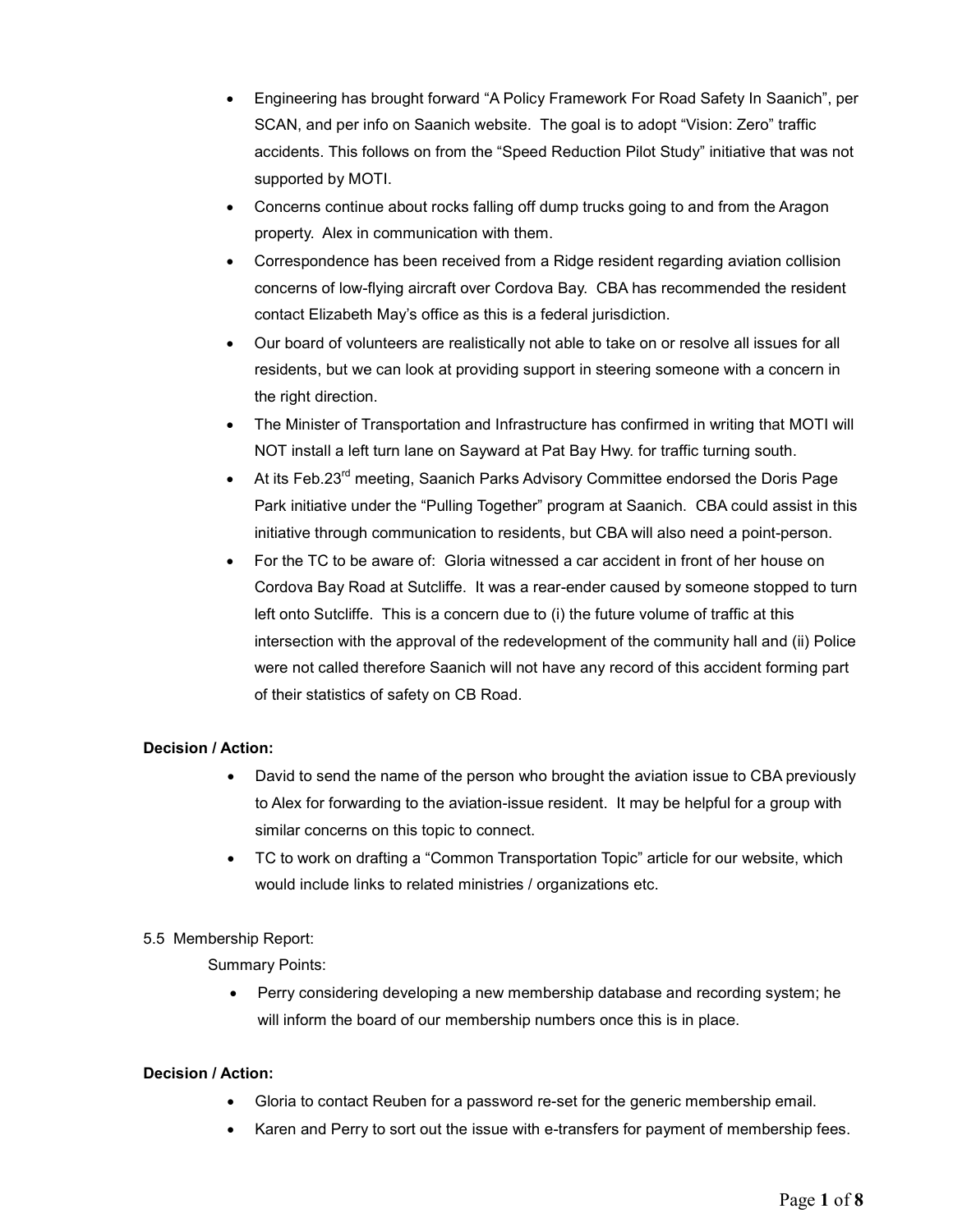#### 5.6 Planning Report

Summary Points:

- No response from 4601 CB Road developer; Mike is contacting Saanich for details of any changes from the last application.
- Both the Community Club and Doumac condo applications were approved by Saanich.
- Haro has provided a list of confirmed commercial tenants and this information is part of the Planning Report that will be in the Cordovan.
- BeeSpot is moving extremely slowly, only one building is underway. The developer has not given any timeline for the other 4 builds.
- The Rambler Road application was approved with some conditions.
- The 4 lot subdivision on Del Monte is sold out.
- Aragon continues to receive fill, but has no current plans to move ahead with any new proposal.

# Decision / Action:

- Mike to confirm with The Haro when the CBA bulletin board is to be erected. It is part of their approved plans.
- The Trio subcommittee will be revisited once Aragon is ready to move forward.

# 5.7 SCAN Report:

Summary Points:

- SCAN meeting last week was entirely with Mayor Haynes and the new acting CAO Brent Reems. The Mayor reiterated again that Saanich Planning's focus, as approved by Council, will be on Villages, Centers and Corridors.
- Concerns were expressed to the Mayor about height allowances being granted along the Shelbourne corridor and the proposed 11 storey structure next to Beaver Lake.
- SCAN expressed concerns that those communities with no updated LAP's will have difficultly challenging density increase requests from developers outside of Villages, Centers and Corridors in their neighbourhoods.
- Shelbourne and McKenzie development is a proposed 500+ units with a severe lack of parking requirement.
- Saanich will be presenting a Multi-Cultural Fair at Uptown during the month of July.

# 5.8 Public Relations:

- There is about a 60% to 70% readership rate on our mail chimp communications with members; this is a good rate.
- The Board has approved a \$100 gift certificate as prize for the Cordovan photo contest.